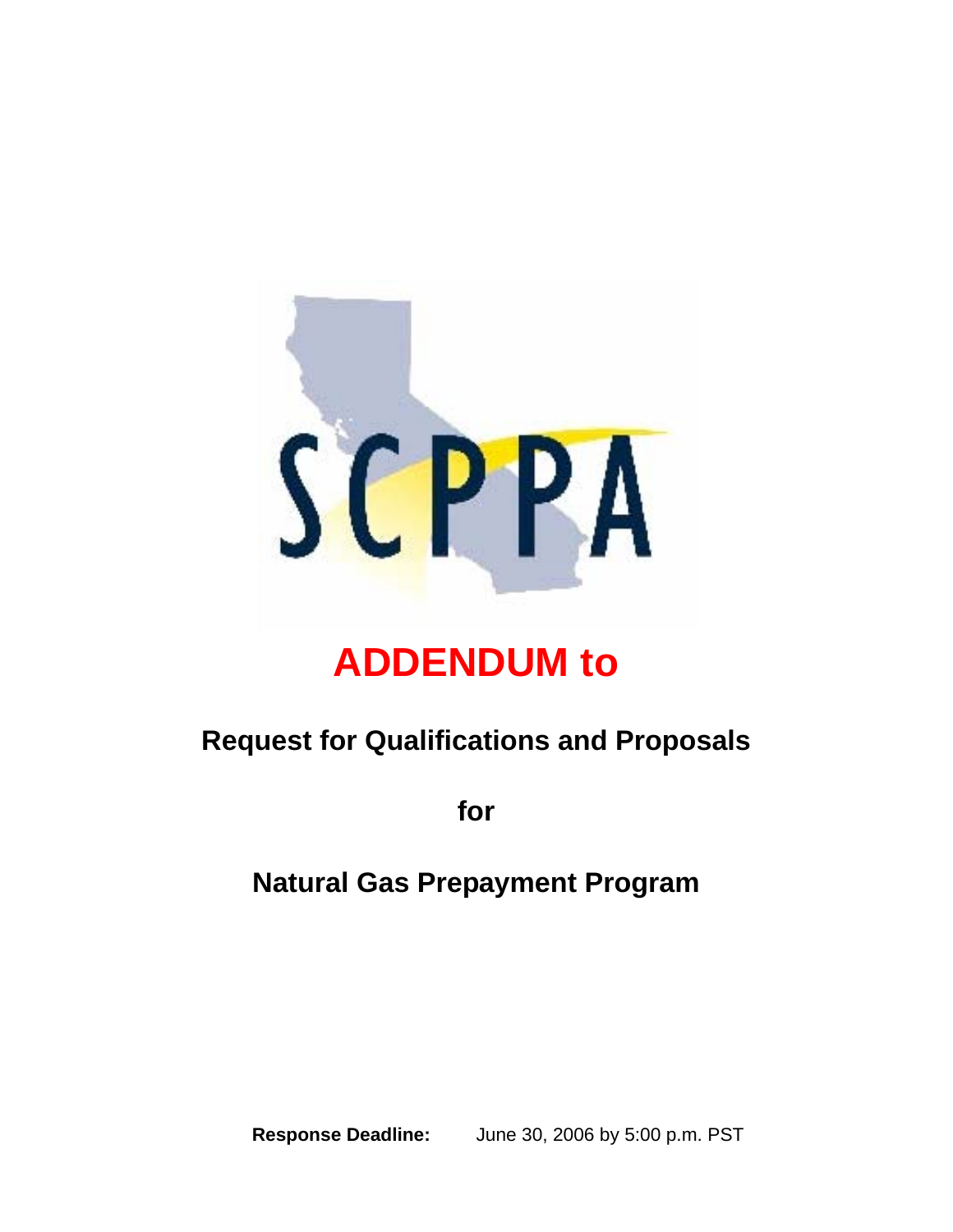## **SOUTHERN CALIFORNIA PUBLIC POWER AUTHORITY**

### **ADDENDUM to**

### **Request for Qualifications and Proposals for Natural Gas Prepayment Program**

#### **Purpose of Addendum**

SCPPA, its individual members, and other interested municipal utilities in California have held a number of discussions over the past few months and have reviewed the RFP responses from the December 20, 2005 request for proposal on gas prepay transactions. Based on those RFP responses and ongoing internal review, substantial interest in completing a prepay transaction has been indicated. Participants in this process have currently indicated an interest of procuring a prepay gas supply of up to 30,000 MMBtu/day.

Given the outcome of these discussions and the rapidly evolving market and structures for tax-exempt gas prepay transactions, SCPPA is requesting additional information through this Addendum. Specifically, SCPPA is now interested in pursuing a transaction structure which provides variable rate commodity pricing at a discount to an index price (an "index minus" structure); however, SCPPA is still concurrently evaluating the feasibility of a fixed price structure. As part of SCPPA's ongoing evaluation process of gas prepay transactions to allow SCPPA to better evaluate the proposals, and to establish a shortlist of firms to be interviewed for a gas prepay structure, SCPPA is requesting that the following items be addressed by your firm through this Addendum to the December 2005 RFP.

#### **Form of Proposal Addendum**

- Your proposal should be appropriately bound and should specifically address the relevant questions included in this request.
- Proposals should address completely all of the questions provided below.
- Please refrain from submitting general marketing materials that do not explicitly respond to the questions.
- Proposals should not exceed 10 pages in length.

#### **Questions**

1. Given SCPPA's interest in moving toward an "index minus" structure, please describe the project structure that your firm(s) would implement to achieve this structure. In particular, please address the commodity swap component of the transaction to achieve an index minus transaction. Also, please describe all major legal (including tax) obstacles you are aware of or have encountered in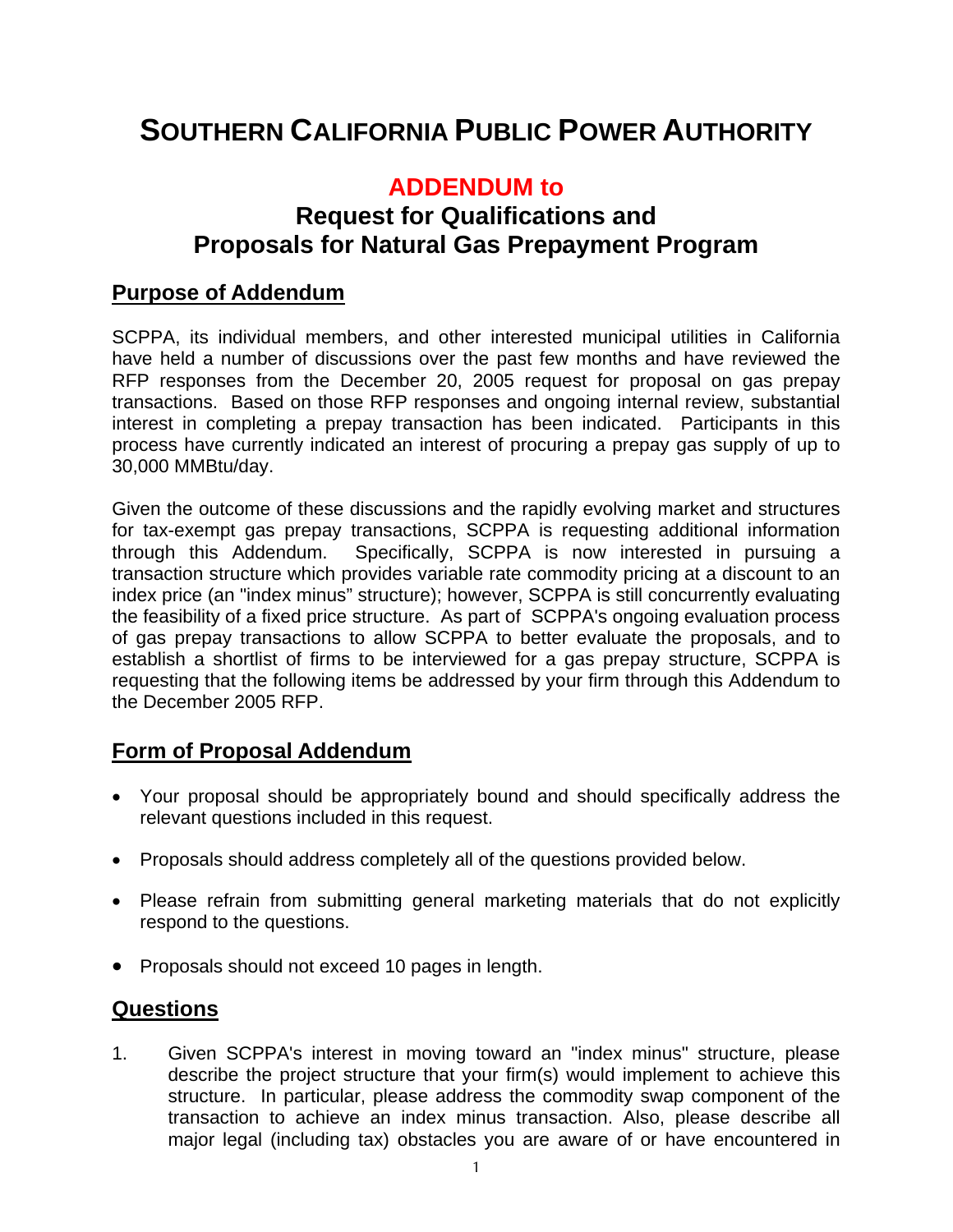connection with your proposed structure, and the solutions that were used (or would be used) to address those legal obstacles.

- 2. For the "index minus" structure described in Question #1, please provide a specific outline of the key security features of your proposed financial structure. In particular, please describe in detail the protections afforded to SCPPA and the participating utilities upon the event of a gas supplier default. Please address the way in which your proposed structure would address a default of one, but not all, of the SCPPA participants. Will your firm have any credit capacity concerns for a transaction that could be quite sizeable? Please note any differences in security features between a fixed price and "index minus" transaction.
- 3. Assuming one gas supply agreement, could your proposed financing structure allow participants to provide debt financing outside of a single SCPPA credit and financing structure? If so, please briefly describe the considerations and complexity of such an arrangement.
- 4. Under the structure described above, has your firm executed a similar taxexempt bond transaction? If so, what tax counsel(s) have provided opinions on your proposed financing structure? If a transaction has not been executed, has your firm retained tax counsel that has opined on tax considerations of the security structure proposed and, if so, which firm?
- 5. What would be the maximum term that your firm is able to provide the transaction structure described above? Does this differ from a fixed price transaction?
- 6. Given the financing structure described above and assuming delivery at So Cal border, please provide the current economics of the "index minus" transaction for 10-year, 15-year, and maximum term. Be specific in identifying the index and the fixed discount to the index for each term. In providing the expected economics, please identify your internal discount rate and forward gas curve in making your calculation as of June 27, 2006. To allow for comparable pricing, please assume that SCPPA's all-in cost of capital is 4.00% for a 10-year term and 4.50% for a 15-year term. Assume 20,000 MMBtu/day for this purpose.
- 6. Please outline the major operational considerations and business terms under the gas supply agreement that would be executed by your firm and SCPPA. Can your proposed structure accommodate multiple delivery points for the SCPPA participants?
- 7. Provide a specific and complete list of documents that your firm(s) would expect to execute with SCPPA as part of the gas supply component of the prepay financing structure. Provide a complete list of other major financing documents that would be required as part of the prepay financing structure.

#### **Terms and Conditions**

• SCPPA reserves the right to reject any or all proposals.